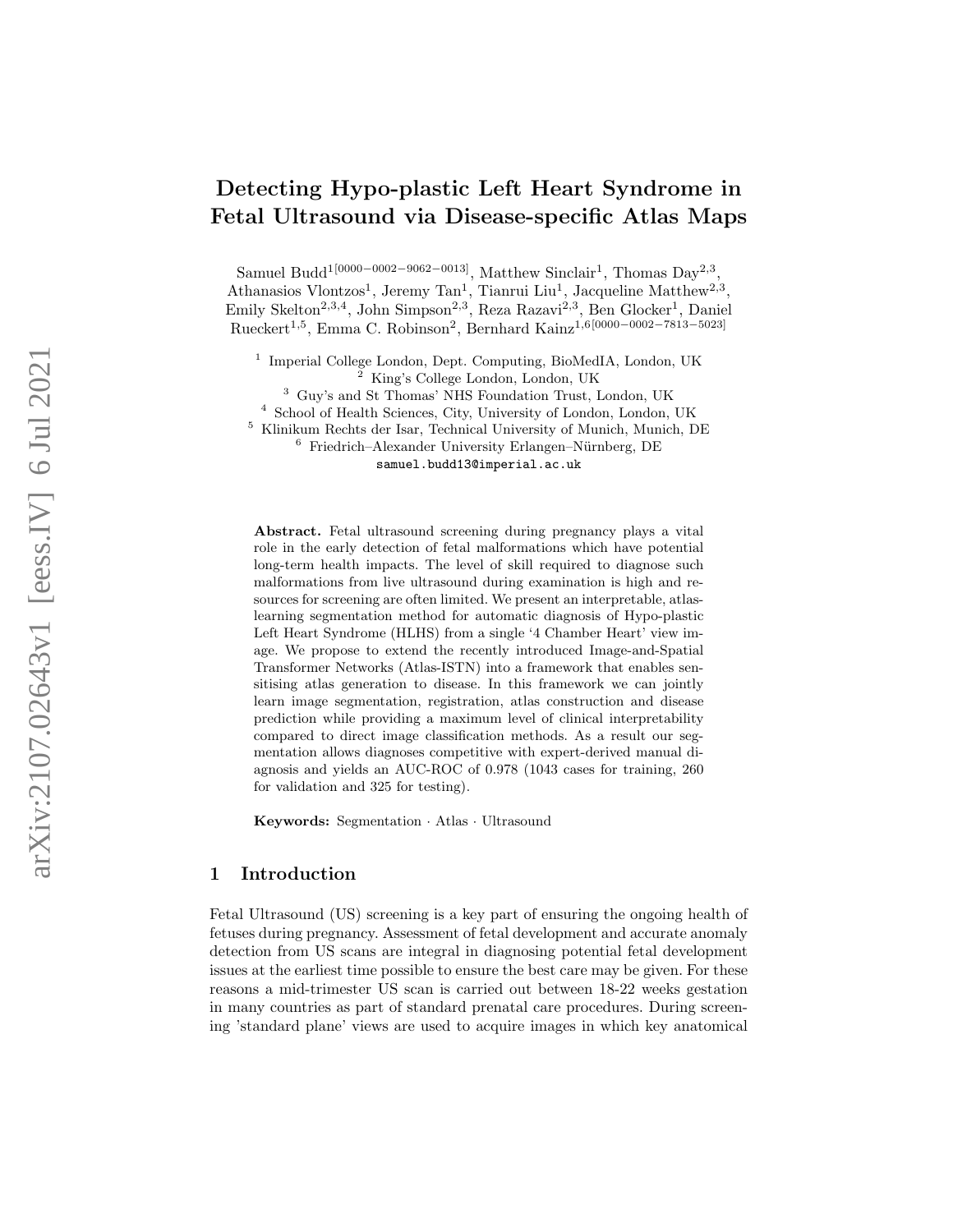features may be examined, biometrics extracted and diagnosis of developmental issues may be made [\[15\]](#page-9-0). Several of these standard views and surrounding frames are used to make the diagnosis of Hypo-plastic Left Heart Syndrome (HLHS). Antenatal diagnosis of congenital heart disease such as HLHS has been shown to result in reduced mortality and morbidity of affected infants [\[10,](#page-9-1)[7\]](#page-9-2). Unfortunately, antenatal detection of HLHS is not universal, due to the high level of skill required to make the diagnosis accurately from often noisy and inconsistent US views, which vary with gestational age, among other factors.

Recently, automatic ultrasound US scanning methods have been developed using deep learning, mitigating the difficulties of manual US screening through automatic detection of diagnostically relevant anatomical planes [\[5\]](#page-9-3). These systems have enabled the development of robust automated methods for estimation of anatomical biometrics and diagnosis of fetal structural malformations such as HLHS, under diverse acquisition scenarios with various imaging artefacts. Critically, these methods still provide limited interpretability of predictions, and as such reasoning about diagnosis and appropriate interventions remains a challenge even in the presence of accurate predictions of anatomical features and diagnosis of development issues [\[23,](#page-10-0)[13,](#page-9-4)[4,](#page-9-5)[25\]](#page-10-1).

Related work: Automated segmentation of anatomical structures in US images has been the topic of significant research, with CNN based methods  $[6,20,24]$  $[6,20,24]$  $[6,20,24]$  often outperforming non-deep learning approaches [\[8,](#page-9-7)[12,](#page-9-8)[19\]](#page-10-4). Many of these methods perform well despite having no prior knowledge of the anatomical structure under consideration. However, in cases where performance drops, the resulting segmentations often bear no resemblance to the expected anatomical structure, resulting in segmentations that are not suitable for downstream analysis. As such, recent work to mitigate this fact has been introduced.

Methods such as Stochastic Segmentation Networks (SSNs) [\[14\]](#page-9-9) aim to enforce continuity between anatomical structure segmentations (an assumption that holds in our case) to force a prediction to segment structures such that they remain connected and allow for sampling multiple plausible solutions to any given image segmentation. Similarly,  $[9,11]$  $[9,11]$  introduces topological priors to enforce continuity between segmented regions. Another recent approach aims to automatically learn an atlas of the anatomical structure under consideration during training of a segmentation model. Predicting both an image segmentation and a transformation between the automatically constructed atlas and the predicted segmentation, forces the resulting segmentation to retain the expected anatomical structure. In the presence of imaging artefacts or other image features the above behavior may result in a worse segmentation performance  $[21]$ . The aforementioned methods provide accurate segmentations of anatomical structures familiar to sonographers, however at present, these are not used to perform diagnosis of CHD or provide any means for disease-specific conditioning.

Deep Ultrasound Classification is currently the only option that has been explored in literature to perform automated diagnosis of CHD directly from US images. Deep classification methods achieve high accuracy  $[22,3,23]$  $[22,3,23]$  $[22,3,23]$ , but rely on large curated datasets  $\lceil 3 \rceil$  or additional views of the heart to support multitask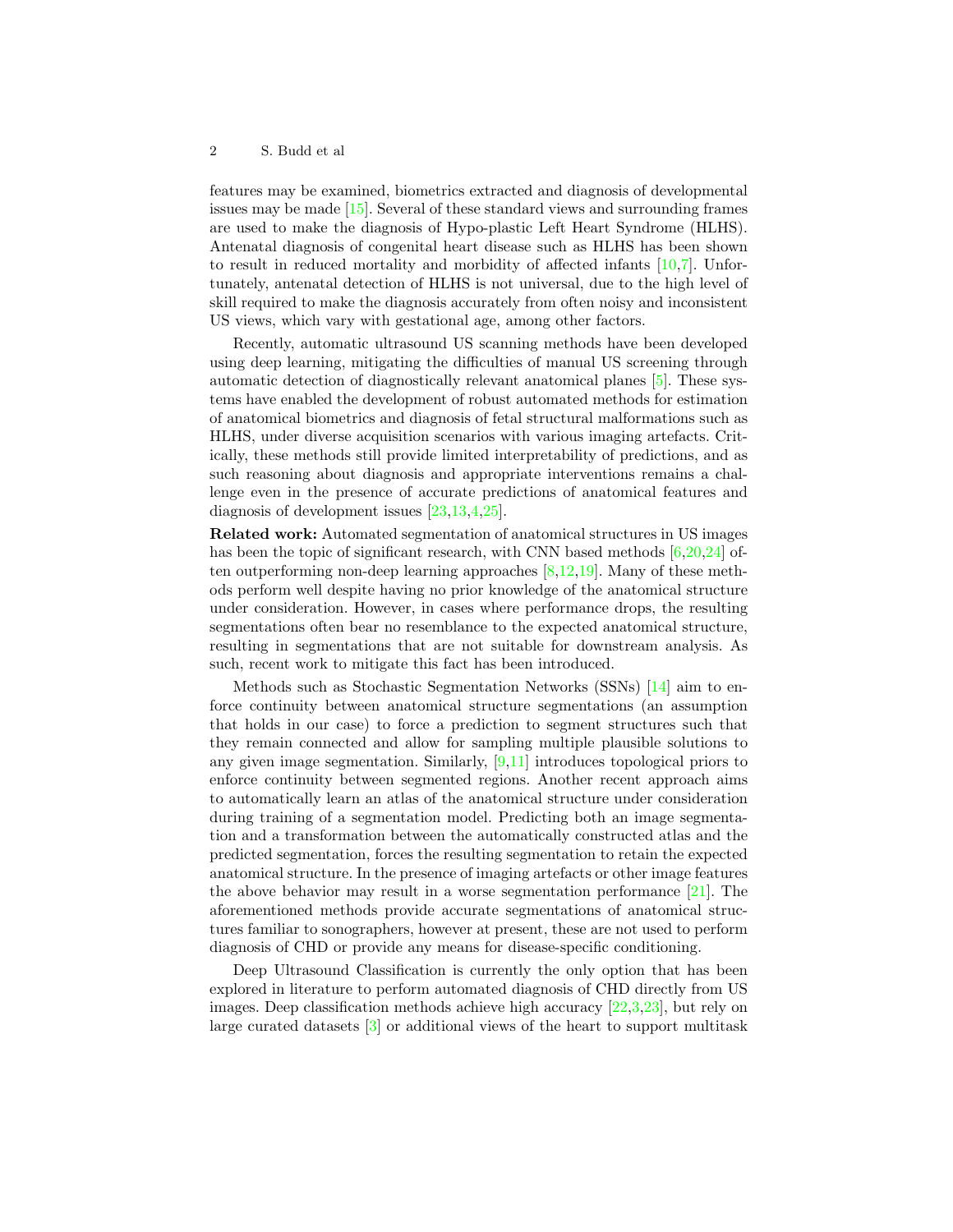learning [\[23\]](#page-10-0). Unfortunately, conventional image classification is difficult to apply to fetal ultrasound because only very specific "standard planes" contain sufficient diagnostic information [\[15\]](#page-9-0). Classifying non-diagnostic frames (that should not be considered healthy or diseased) could lead to erroneous diagnosis or obscure the signal from the true diagnostic frames. As such, direct classification models have very little utility if clinicians cannot clearly interpret and assess the validity of the classification or find a view in pathological cases that would correspond to the defined anatomical standard [\[15\]](#page-9-0). Contribution: In this paper we introduce a novel method for the diagnosis of HLHS from US images using pathology-robust segmentation. To the best of our knowledge, we present for the first time a segmentation network that is able to jointly segment, register and build a labeled atlas that focuses on relevant features to robustly diagnose HLHS for fetal 4-chamber views in ultrasound imaging. By extending the recently proposed Atlas-ISTN framework [\[21\]](#page-10-5) with an additional classification module and corresponding component in the loss function, our method provides an interpretable and accurate option for HLHS diagnosis compared to direct image classification approaches through segmentation of anatomical structures known to sonographers.

We assess the quality of our segmentations in the downstream task of inferring HLHS status from ventricular areas. From ground truth expert annotations we evaluate the possible correlation of this approximation to true disease status, which is confidently known from post-natal outcome records. We compare this correlation to using naive segmentation for area parameter extraction and our proposed method.

# 2 Method

<span id="page-2-0"></span>

Fig. 1: Example ultrasound images and manual segmentations of anatomical areas. (a) Healthy patient 4CH ultrasound view; (b) manual segmentation of anatomical areas of healthy heart in (a); (c) HLHS patient's approximation of a 4CH ultrasound view; (d) manual segmentation of anatomical areas in (c).

We propose a new method for the automatic diagnosis of HLHS from a single US image of the '4-Chamber Heart View' (4CH view). Our system is inspired by current clinical practice and can be broken down into three major modules. First,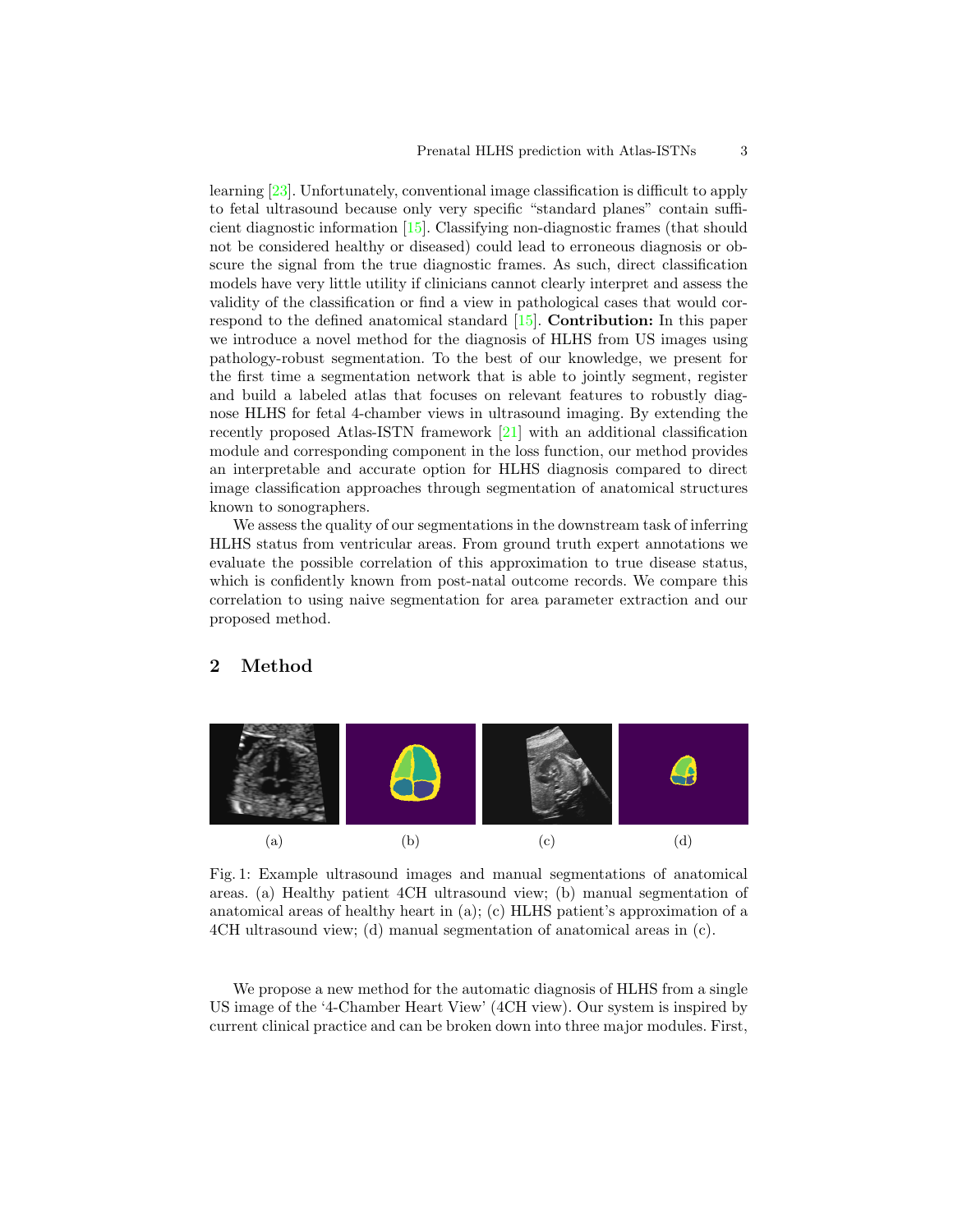for a given 4CH image, we seek a model that can provide accurate segmentations for 5 anatomical areas: 'Whole Heart', 'Left Ventricle', 'Right Ventricle', 'Left Atrium' and 'Right Atrium'. Figure [1](#page-2-0) shows an example for the differences in these areas between a healthy fetus and a baby with HLHS.

Secondly, the resulting segmentation is used to extract simple image features informative of HLHS diagnosis. For each class, we calculate the ratio of that region's area to the area of every other segmented region to obtain a set of scalar features representative of that image. Finally, we use the quantitative features to construct a classifier for HLHS using: 1) class-weighted Logistic Regression Classifier as baseline; 2) Gaussian Process classifier with a radial basis basis function kernel. Figure [2](#page-3-0) shows an overview over the diagnostic approach.

<span id="page-3-0"></span>

Fig. 2: Classification via deep segmentation and quantitative area ratio feature extraction

For the task of Robust segmentation, we adopt a recently proposed method, Atlas-ISTN [\[21\]](#page-10-5), that generates a segmentation as well as learns a label atlas that both ensures robustness and can be used to inspect the inner beliefs of the network. Conditioning is used to sensitise the atlas generation to regions that are most relevant for the downstream task of disease classification.

Our detailed model is outlined in Figure [3.](#page-4-0) As input we use uncropped 4 chamber ultrasound images, ground truth segmentation maps and a binary disease label in  $X = \{x_i, x_i^{seg}, x_i^{HLHS}\}$ . The model aims to learn:

$$
\{\hat{y_i}^{seg}, \hat{y_i}^{HLHS}, y^a\} = \mathbf{M}(x_i),
$$

where **M** is the entire model,  $\hat{y_i}^{seg}$  are the logits of a predicted segmentation describing five cardiac labels with one background channel as defined in  $x_i^{seg}$ ,  $\hat{y_i}^{HLHS}$  are probabilities for discrete disease categories in  $x_i^{HLHS} \in [0,1]$ , and  $y^a$  is an automatically optimised atlas label map. M consists of four modules. Image to segmentation mapping is obtained through  $\hat{y}_i^{seg} = \mathbf{S}_{\theta_s}(x_i)$ , which we define as a 2D UNet [\[18\]](#page-10-7) with a SSN module [\[14\]](#page-9-9). The concatenation of  $\hat{y_i}^{seg}$  and the atlas label map  $y^a$  is used to establish the atlas to image transformation:

$$
\mathbf{d}_{b_i} = \mathbf{D}_{E, \theta_{enc}}(\hat{y}_i^{seg}, y^a),
$$
  

$$
\{v_i, T_i\} = \mathbf{D}_{D, \theta_{dec}}(\mathbf{d}_{b_i}).
$$

 $v_i$  is a stationary velocity field and  $T_i$  an affine transformation matrix that is processed to a deformation field with a Transformation Computation Module C according to [\[21\]](#page-10-5). Thus, C yields forward and inverse transformations,  $\Phi_i$  and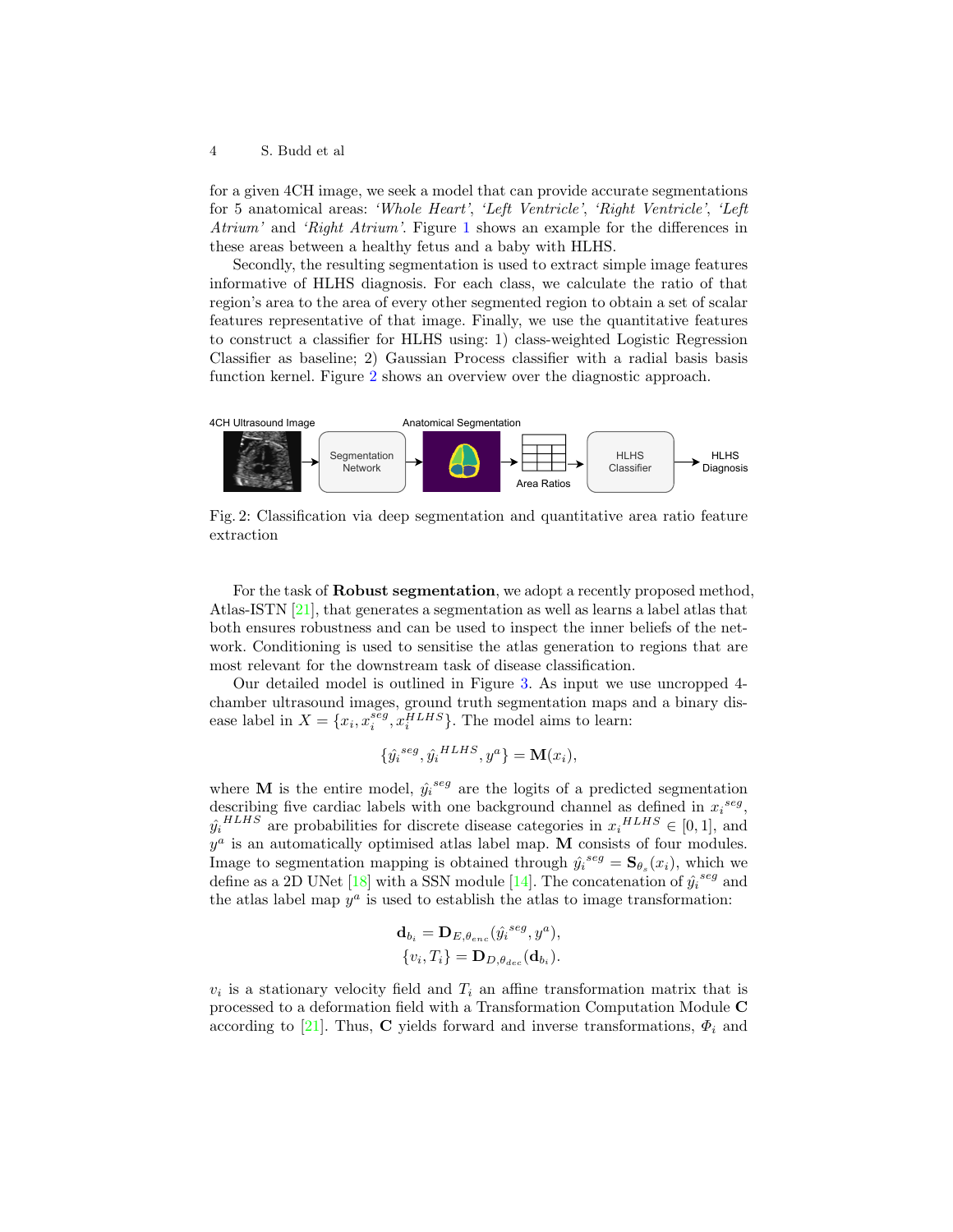<span id="page-4-0"></span>

Fig. 3: Disease conditioned Atlas-ISTN network architecture. S the segmentation network; D indicates the atlas to image mapping module; C is the transformation computation Module; and H is a disease prediction branch, highlighted in red, which is the key difference to [\[21\]](#page-10-5).

 $\Phi_i^{-1}$ . To steer the atlas generation process and emphasise disease-relevant labels,  $\Psi_i$ . To steel the atlas generation process and emphasise disease-relevant labels,<br>we predict  $\hat{y}_i{}^{HLHS} = \mathbf{H}_{\theta_{\rm h}}(\mathbf{d}_{b_i})$ , where  $\mathbf{H}_{\theta_h}$  are three fully connected layers with ReLU activations.

Additionally to the image transformer loss:

$$
\mathcal{L}_S = \frac{1}{N} \left( \sum_{i=1}^N ||x_i^{seg} - \hat{y}_i^{seg}||^2 \right),
$$

the atlas-to-segmentation loss:

$$
\mathcal{L}_{a2s} = \frac{1}{N} \left( \sum_{i=1}^{N} \sum_{j=1}^{c} ||x_{i,j}^{seg} - y_j^{a} \circ \Phi_i^{-1}||^2 \right),
$$

and the segmentation-to-atlas loss:

$$
\mathcal{L}_{s2a} = \frac{1}{N} \left( \sum_{i=1}^{N} \sum_{j=1}^{c} ||x_{i,j}^{seg} \circ \Phi_i - y_j^{a}||^2 \right),
$$

where  $j$  indicates the individual labels, we introduce a cross entropy loss term:

$$
\mathcal{L}_{HLHS} = -(x_i^{HLHS} \log(\hat{y_i}^{HLHS}) + (1 - x_i^{HLHS}) \log(1 - \hat{y_i}^{HLHS}))
$$

to enforce disease-sensitive atlas generation. Thus, our final loss function is the Atlas-ISTN loss [\[21\]](#page-10-5) with its regularisation loss term,  $\mathcal{L}_{reg} = \sum_{i}^{N} ||\nabla \phi||^2$ , that encourages smoothness of the non-rigid deformation fields, paired with  $\mathcal{L}_{HLHS}$ :

$$
\mathcal{L} = \mathcal{L}_S + \omega(\mathcal{L}_{a2s} + \mathcal{L}_{s2a} + \lambda \mathcal{L}_{reg}) + \gamma \mathcal{L}_{HLHS},
$$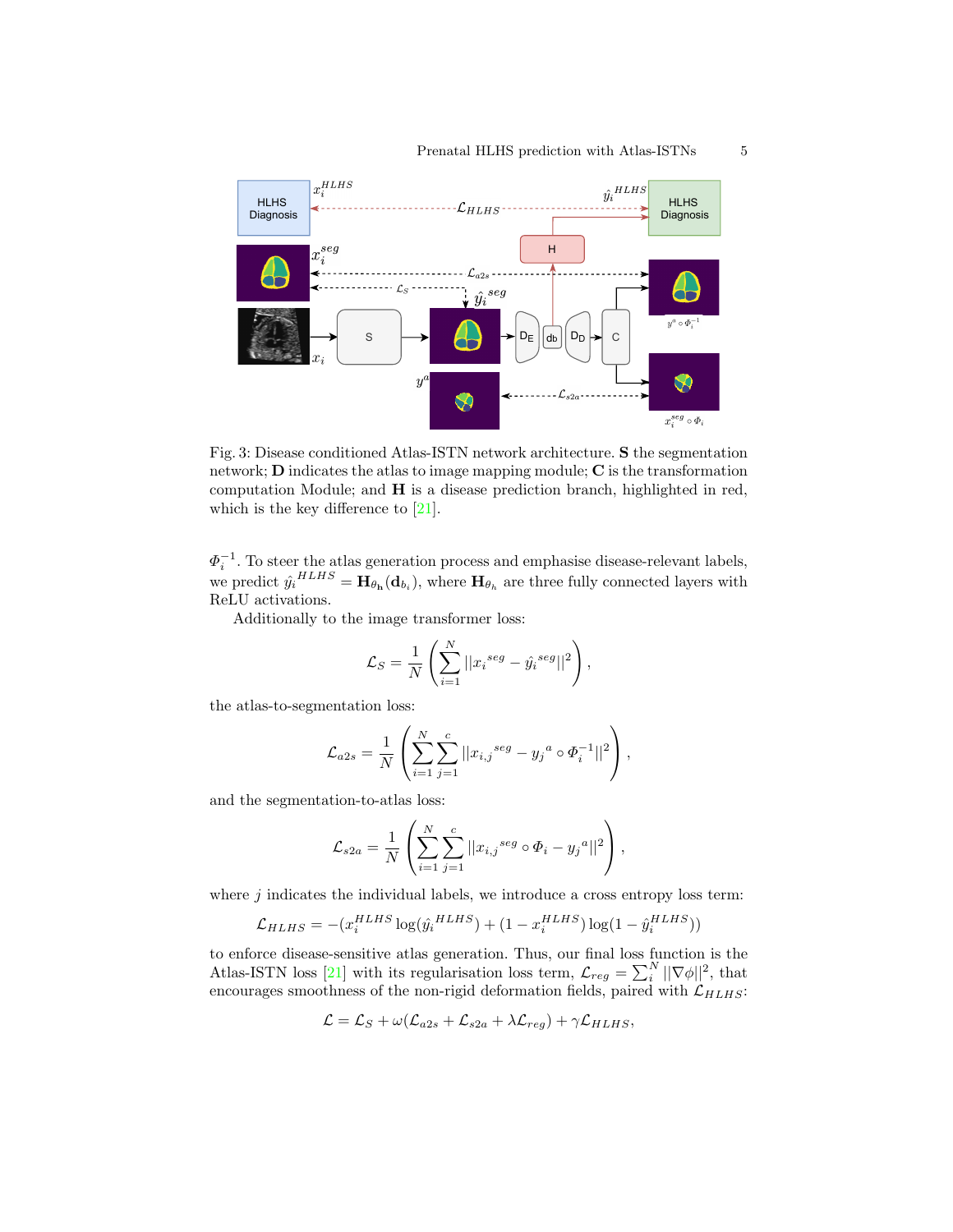where  $\lambda$  adjusts smoothness of  $\Phi$ ,  $\omega$  influences the contribution of the deforma-tion terms similar to [\[21\]](#page-10-5), and  $\gamma$  steers how much the atlas should be specific to the targeted disease category.

HLHS classification from fetal cardiac 4-chamber view segmentations: We extract numerical features from  $\hat{y_i}^{seg}$  in order to classify HLHS vs. Healthy patients from interpretable features  $f = \{f_0, f_1, ..., f_N\}$  where  $f_i = r_{ab} = A_a/A_b$ if  $a \neq b$  and  $r_{ba}$  is not in f already. We represent the ratio between two quantities as  $r_{ab}$  and consider  $r_{ab}$  and  $r_{ba}$  to contain equivalent information and as such exclude the latter from f. Here  $A_a$  is the count of pixels belonging to class a in  $\hat{y_i}^{seg}$  which acts as an estimate to the area.

We apply two common classification algorithms to classify the extracted segmentation area ratio features as healthy vs HLHS. We first use an L2 regularised, class weight balanced Logistic regression classifier implementation. Secondly we use a Gaussian Process classifier based on Laplace approximation [\[17\]](#page-10-8).

# 3 Experiments and Results

Data and Pre-processing: We use a private and Ethics/IP-restricted, deidentified dataset of 1628 4CH US images (1560 healthy controls, 68 HLHS), with 1043 for training, 260 for validation, 325 for testing with equivalent class imbalance within each set (42, 10 and 16 HLHS cases respectively), acquired on Toshiba Aplio i700, i800 and Philips EPIQ V7 G devices. Class imbalance reflects the prevalence of HLHS observed in our tertiary care referral clinic ( $\sim 3 - 4\%)$ , which is a specialised centre, thus the incident rate is relatively high. HLHS is rare,  $\sim$  3 in 10000 live births [\[2\]](#page-9-13), thus this condition can be challenging to identify for primary care sonographers. Our images are taken from volunteers at 18-24 weeks gestation (Ethics: [anonymous during review]), acquired in a fetal cardiology clinic, where patients are given advanced screening due to their family history. Each image has been hand-picked from ultrasound videos by an expert sonographer, representing a best possible 4CH view. A fetal cardiologist and three expert sonographers delineated the images using Labelbox [\[1\]](#page-9-14). The images have been resampled to  $288 \times 224$  pixels, centred on the heart and aligned along the cardiac main axis.

Robust segmentation We compare several methods for automated segmentation by average DICE score achieved for each anatomical class and summarise the results in Table [1.](#page-7-0) We show that each of the compared methods is effective for the segmentation of anatomical structures from ultrasound image views. The question remains, which method produces the most informative segmentation for downstream disease diagnostics?

Expert derived single image classification: To establish human performance on the segmentation task, heart segmentation features (area ratios of each anatomical class) are extracted from the manual ground truth segmentations. These are used to train a linear classifier and a Gaussian process classifier to predict HLHS diagnosis. We report the confusion matrices for each method using the ground truth segmentations shown in Figure [5.](#page-8-0) Table [1](#page-7-0) reports F1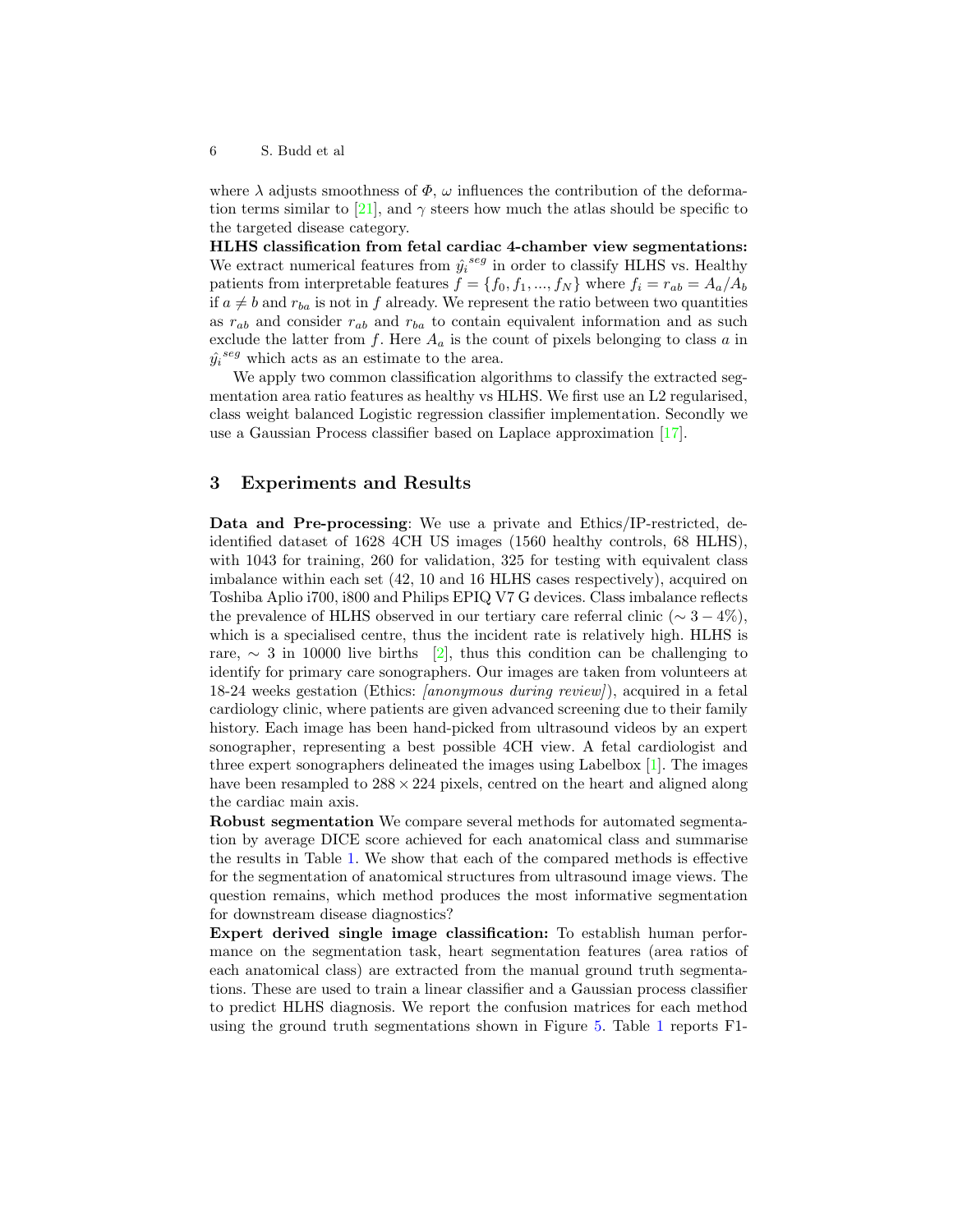score for positive and negative HLHS classification as well as ROC-AUC for manual as well as automated segmentation.

F1 and AUC scores in Table [1](#page-7-0) show that our 'Area Ratios' classification method achieves state-of-the-art performance for HLHS classification over previous classification methods. Classification performance of 'area ratios' extracted from automated segmentations is on par with those extracted from expert manual segmentations. The addition of a disease-conditioned branch to the Atlas-ISTN improves the downstream 'area ratios' classification task performance over both expert segmentations and previous segmentation methods.

Figure [5](#page-8-0) shows the performance of the 'area ratios' classification using segmentations produced by experts and by each tested segmentation method. Subfigures [\(5e-5f\)](#page-8-0) and [\(5k-5i\)](#page-8-0) highlight the improved sensitivity (fewer false negatives) of Atlas-ISTNs with a disease conditioning branch over expert segmentations  $(5a,5g)$  and other segmentation methods  $(5b-5d, 5h-5j)$  $(5b-5d, 5h-5j)$  $(5b-5d, 5h-5j)$ . Our application is for fetal screening and as such sensitivity is the desired metric to improve, and due to the low prevalence of HLHS, F1 scores for HLHS across all methods may seem low.

Table [1](#page-7-0) shows our diagnostic branch (H) is competitive with previous image classification approaches, further to this our method uses only a single 4CH image as opposed to previous methods that use multiple heart view US images or video sequences. Our method provides greater interpretability by producing a segmentation (from which 'area ratios' classification is performed) and a disease specific atlas for free. Examples for constructed atlases with different configuration are shown in Figure [4.](#page-6-0)

Implementation: PyTorch 1.7.1+cu110 with two Nvidia Titan RTX GPUs used to train segmentation and atlas models ( $\sim 10^6$  parameters) in 24-48 hours; scikit-learn [\[16\]](#page-9-15) for the LR and GP models.

<span id="page-6-0"></span>

Fig. 4: Example automatically constructed atlas images and atlas label maps in the tested configurations.

### 4 Discussion

Assuming a linear downstream model for clinical decision making, our results show that automated segmentation methods are en-par with human-generated annotations for the accurate identification of HLHS patients. We believe the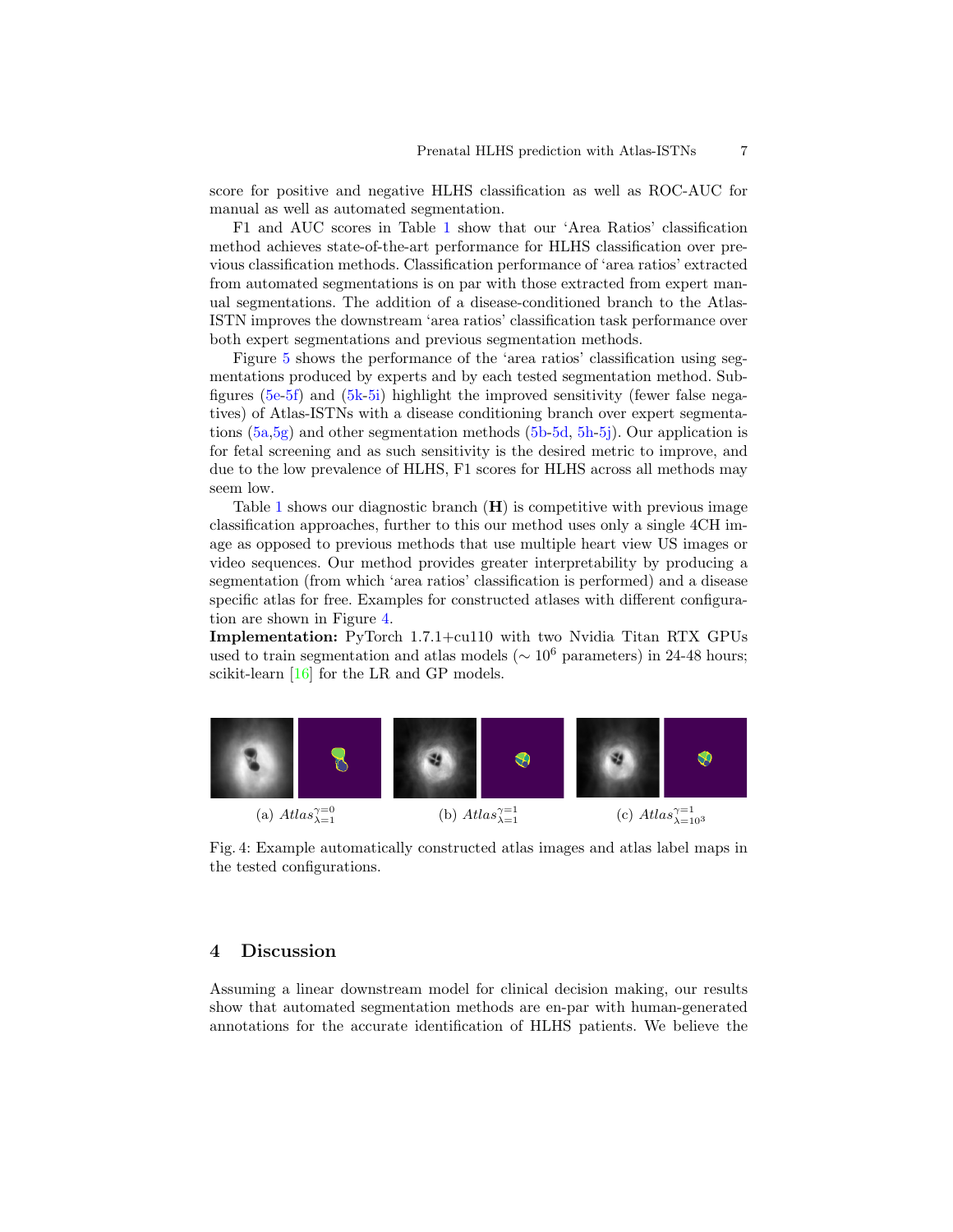<span id="page-7-0"></span>

|                                   | DICE Score |       |                                         |       |                                                                                            |                                               |               | F1 Score              |                    | ROC   |
|-----------------------------------|------------|-------|-----------------------------------------|-------|--------------------------------------------------------------------------------------------|-----------------------------------------------|---------------|-----------------------|--------------------|-------|
| Method                            | ВG         | LA    | RA                                      | LV    | $\mathbf{R} \mathbf{V}$                                                                    | WН                                            |               |                       | <b>NC HLHS AUC</b> |       |
| Expert                            | 1.000      | 1.000 | 1.000                                   | 1.000 | 1.000                                                                                      | 1.000                                         |               | LR: 0.970             | 0.550              | 0.944 |
| (Std)                             |            |       |                                         |       |                                                                                            |                                               |               | <b>GP</b> 0.989       | 0.741              | 0.954 |
| UNet $[18]$                       | 0.993      | 0.768 | 0.804                                   | 0.793 | 0.794                                                                                      | 0.635                                         |               | $ {\bf LR:\ 0.972}\>$ | 0.585              | 0.922 |
| (Std)                             |            |       |                                         |       | $(0.007)$ $(0.192)$ $(0.185)$ $(0.184)$ $(0.153)$ $(0.105)$ $\mathbf{GP:}$ $0.974$ $0.579$ |                                               |               |                       |                    | 0.928 |
| <b>SSN</b> [14]                   | 0.993      | 0.761 | 0.800                                   | 0.793 | 0.794                                                                                      | 0.632                                         |               | $ {\bf LR:\ 0.955} $  | 0.471              | 0.883 |
| (Std)                             |            |       | $(0.007)$ $(0.196)$ $(0.192)$ $(0.194)$ |       |                                                                                            | $(0.154 \ (0.108)   {\bf GP}: 0.974 \ 0.579)$ |               |                       |                    | 0.923 |
| $Atlas_{\lambda=1}^{\gamma=0}$    | 0.991      | 0.767 | 0.789                                   | 0.801 | 0.783                                                                                      | 0.626                                         |               | $\mathbf{LR: } 0.942$ | 0.451              | 0.895 |
| (Std)                             |            |       |                                         |       | $(0.007)$ $(0.187)$ $(0.192)$ $(0.191)$ $(0.172)$ $(0.106)$ GP: 0.981                      |                                               |               |                       | 0.625              | 0.970 |
| $Atlas_{\lambda=10^3}^{\gamma=1}$ | 0.993      | 0.764 | 0.789                                   | 0.791 | 0.790                                                                                      | 0.648                                         |               | $ {\bf LR:\ 0.958} $  | 0.528              | 0.929 |
| (Std)                             |            |       |                                         |       | $(0.007)$ $(0.185)$ $(0.184)$ $(0.196)$ $(0.146)$ $(0.110)$ $\mathbf{GP:}$ 0.974           |                                               |               |                       | 0.619              | 0.973 |
|                                   |            |       |                                         |       |                                                                                            |                                               | $\mathbf{H}:$ | 0.967                 | 0.565              | 0.883 |
| $Atlas_{\lambda=1}^{\gamma=1}$    | 0.993      | 0.760 | 0.783                                   | 0.784 | 0.788                                                                                      | 0.637                                         |               | LR: 0.950             | 0.500              | 0.974 |
| (Std)                             |            |       |                                         |       | $(0.007)$ $(0.197)$ $(0.200)$ $(0.208)$ $(0.164)$ $(0.110)$ $\mathbf{GP:}$ 0.974           |                                               |               |                       | 0.636              | 0.978 |
|                                   |            |       |                                         |       |                                                                                            |                                               | Н.            | 0.982                 | 0.667              | 0.905 |

Table 1: DICE scores and standard deviation (Std) for all segmentation methods (left) and performance of downstream disease predictors (right).  $(BG =$ background;  $LA = left$  atrium;  $RA = right$  atrium;  $LV = left$  ventricle; RV  $=$  right ventricle;  $WH =$  whole heart;  $LR =$  Logistic regression;  $GP =$  Gaussian process;  $H =$  disease prediction branch;  $NC =$  Normal control;  $HLHS =$ hypo-plastic left heart syndrome.)

reason for higher than expert performance is due to more consistent automated segmentation results that aid the following linear model in contrast to predicting from ground truth segmentations, which have been generated by different observers. An interesting observation is that a reasonable DICE score is sufficient to achieve excellent performance in diagnostic follow-up tasks.

A limitation of our study is that we require input images that resemble a 4CH acquisition orientation in a healthy subject. This can be challenging for severely affected patients. However, for cases with severely abnormal hearts, manual detection of CHD would likely be trivial at the point of care, also without segmentation analysis. Good views for borderline cases, which are in focus here, can be identified either manually or with automated view classification [\[5\]](#page-9-3).

For this work we rigidly aligned all the data to a canonical orientation relative to the heart. This can be achieved in the clinical practice through automated localisation/segmentation/spatial transformer approaches. We observed that this data curation step has a significant impact on all models' performances compared to unaligned images, in which fetuses may present in arbitrary orientation. Accounting for flipped probe orientations paired with hyper-parameter tuning for  $\omega, \lambda, \gamma$  would likely lead to further improvements.

Another limitation is that we do not consider inherent spatio-temporal information of ultrasound imaging. Experienced fetal cardiologists can derive valuable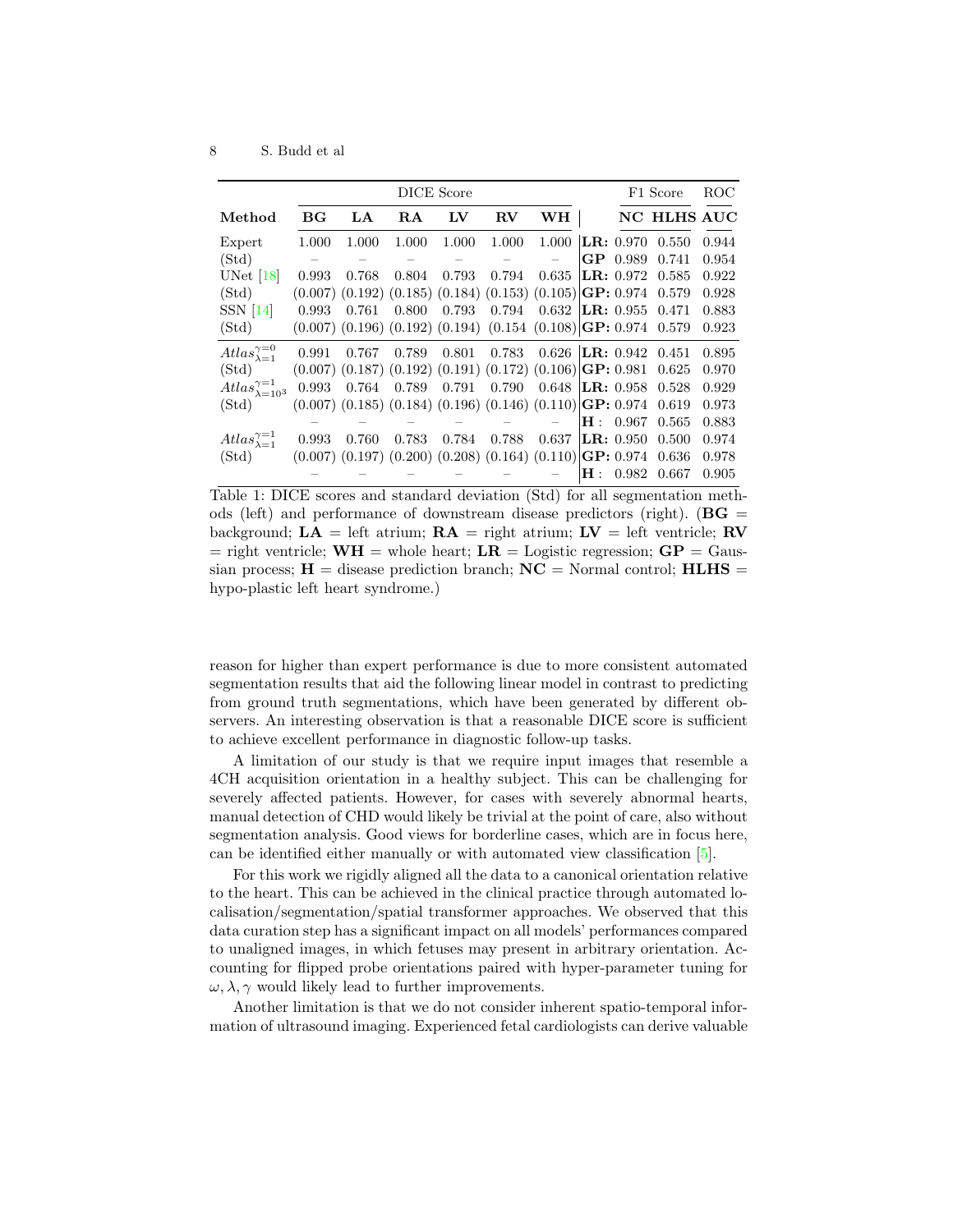<span id="page-8-0"></span>

Fig. 5: Confusion matrices for expert derived classification: Top Row shows logistic regression, bottom row shows Gaussian Process.  $\gamma = 1$  for (e-f)(k-l).

secondary information from how the heart moves. This knowledge can inform future work on the topic. In the clinical practice, still images, as used in our work are common practice to report and document cases, thus a direct application to retrospective quality control and diagnosis support for primary care is in reach.

# 5 Conclusion

We have discussed how segmentation models can be used as clinically interpretable alternative to direct image classification methods for the diagnosis of hypo-plastic left heart syndrome during routine ultrasound examinations. We test a new approach that facilitates disease-status information to bias an automatically constructed atlas label map for robust segmentation and apply Atlas-ISTNs to the problem of fetal cardiac segmentation from ultrasound images for the first time. Our analysis shows that our interpretable approach is en-par with direct image classification, for which ROC-AUC of up to 0.93 is reported [\[23\]](#page-10-0). Future work will investigate the true effectiveness of such methods in a prospective clinical trial, which is currently implemented in our clinic.

Acknowledgements: We thank the volunteers and sonographers at St. Thomas' Hospital London. The work of E.C.R. was supported by the Academy of Medical Sciences/the British Heart Foundation/the Government Department of Business, Energy and Industrial Strategy/the Wellcome Trust Springboard Award [SBF003/1116]. We also gratefully acknowledge financial support from the Wellcome Trust IEH 102431, EPSRC (EP/S022104/1, EP/S013687/1), EPSRC Centre for Medical Engineering [WT 203148/Z/16/Z], the National Institute for Health Research (NIHR) Biomedical Research Centre (BRC) based at Guy's and St Thomas' NHS Foundation Trust and King's College London and supported by the NIHR Clinical Research Facility (CRF) at Guy's and St Thomas', and Nvidia GPU donations.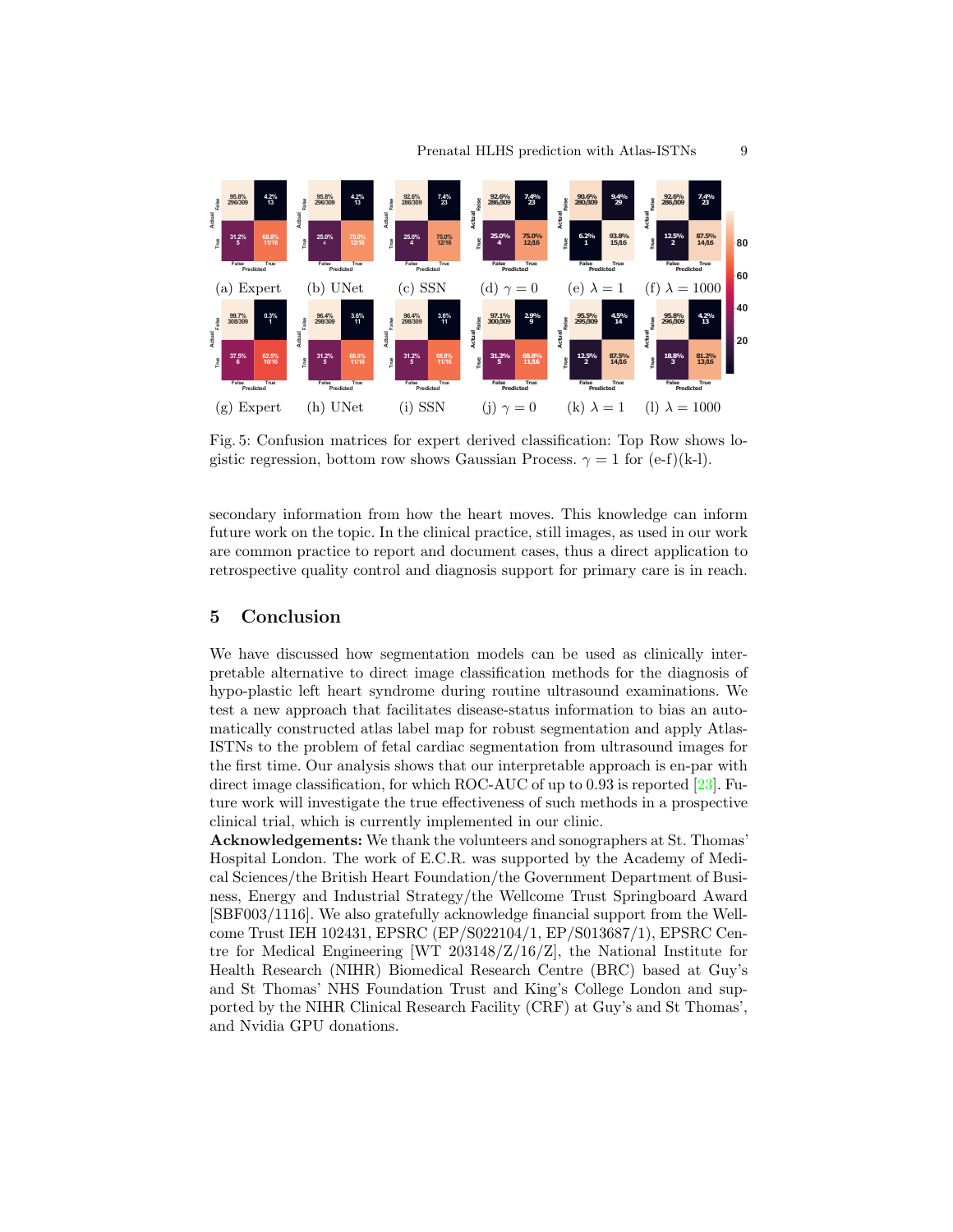# References

- <span id="page-9-14"></span>1. Labelbox. <https://labelbox.com> (2021)
- <span id="page-9-13"></span>2. Prevalence charts and tables. [https://eu-rd-platform.jrc.ec.europa.eu/](https://eu-rd-platform.jrc.ec.europa.eu/eurocat/eurocat-data/prevalence_en) [eurocat/eurocat-data/prevalence\\_en](https://eu-rd-platform.jrc.ec.europa.eu/eurocat/eurocat-data/prevalence_en) (2021)
- <span id="page-9-12"></span>3. Arnaout, R., et al.: Expert-level prenatal detection of complex congenital heart disease from screening ultrasound using deep learning. medRxiv p. 2020.06.22.20137786 (6 2020)
- <span id="page-9-5"></span>4. Arnaout, R., Curran, L., Chinn, E., Zhao, Y., Moon-Grady, A.: Deep-learning models improve on community-level diagnosis for common congenital heart disease lesions. arXiv (9 2018)
- <span id="page-9-3"></span>5. Baumgartner, C.F., et al.: Sononet: real-time detection and localisation of fetal standard scan planes in freehand ultrasound. IEEE transactions on medical imaging 36(11), 2204–2215 (2017)
- <span id="page-9-6"></span>6. Budd, S., et al.: Confident head circumference measurement from ultrasound with real-time feedback for sonographers. In: International Conference on Medical Image Computing and Computer-Assisted Intervention. pp. 683–691. Springer (2019)
- <span id="page-9-2"></span>7. Calderon, J., et al.: Impact of prenatal diagnosis on neurocognitive outcomes in children with transposition of the great arteries. The Journal of pediatrics  $161(1)$ , 94–98 (2012)
- <span id="page-9-7"></span>8. Carneiro, G., Georgescu, B., Good, S., Comaniciu, D.: Detection and Measurement of Fetal Anatomies from Ultrasound Images using a Constrained Probabilistic Boosting Tree. IEEE Transactions on Medical Imaging 27(9), 1342–1355 (9 2008)
- <span id="page-9-10"></span>9. Clough, J.R., Oksuz, I., Byrne, N., Schnabel, J.A., King, A.P.: Explicit topological priors for deep-learning based image segmentation using persistent homology. In: International Conference on Information Processing in Medical Imaging. pp. 16–28. Springer (2019)
- <span id="page-9-1"></span>10. Holland, B., Myers, J., Woods Jr, C.: Prenatal diagnosis of critical congenital heart disease reduces risk of death from cardiovascular compromise prior to planned neonatal cardiac surgery: a meta-analysis. Ultrasound in Obstetrics & Gynecology 45(6), 631–638 (2015)
- <span id="page-9-11"></span>11. Hu, X., Li, F., Samaras, D., Chen, C.: Topology-preserving deep image segmentation. In: Wallach, H., Larochelle, H., Beygelzimer, A., d'Alché-Buc, F., Fox, E., Garnett, R. (eds.) Advances in Neural Information Processing Systems. vol. 32. Curran Associates, Inc. (2019)
- <span id="page-9-8"></span>12. Li, J., et al.: Automatic Fetal Head Circumference Measurement in Ultrasound Using Random Forest and Fast Ellipse Fitting. IEEE Journal of Biomedical and Health Informatics 22(1), 215–223 (1 2018)
- <span id="page-9-4"></span>13. Miceli, F.: A review of the diagnostic accuracy of fetal cardiac anomalies. Australasian Journal of Ultrasound in Medicine  $18(1)$ , 3–9 (2 2015)
- <span id="page-9-9"></span>14. Monteiro, M., et al.: Stochastic segmentation networks: Modelling spatially correlated aleatoric uncertainty. In: Larochelle, H., Ranzato, M., Hadsell, R., Balcan, M.F., Lin, H. (eds.) Advances in Neural Information Processing Systems. vol. 33, pp. 12756–12767. Curran Associates, Inc. (2020)
- <span id="page-9-0"></span>15. NHS: NHS Fetal Anomaly Screening Programme Handbook Valid from August 2018. Tech. rep. (2018)
- <span id="page-9-15"></span>16. Pedregosa, F., et al.: Scikit-learn: Machine learning in Python. Journal of Machine Learning Research 12, 2825–2830 (2011)